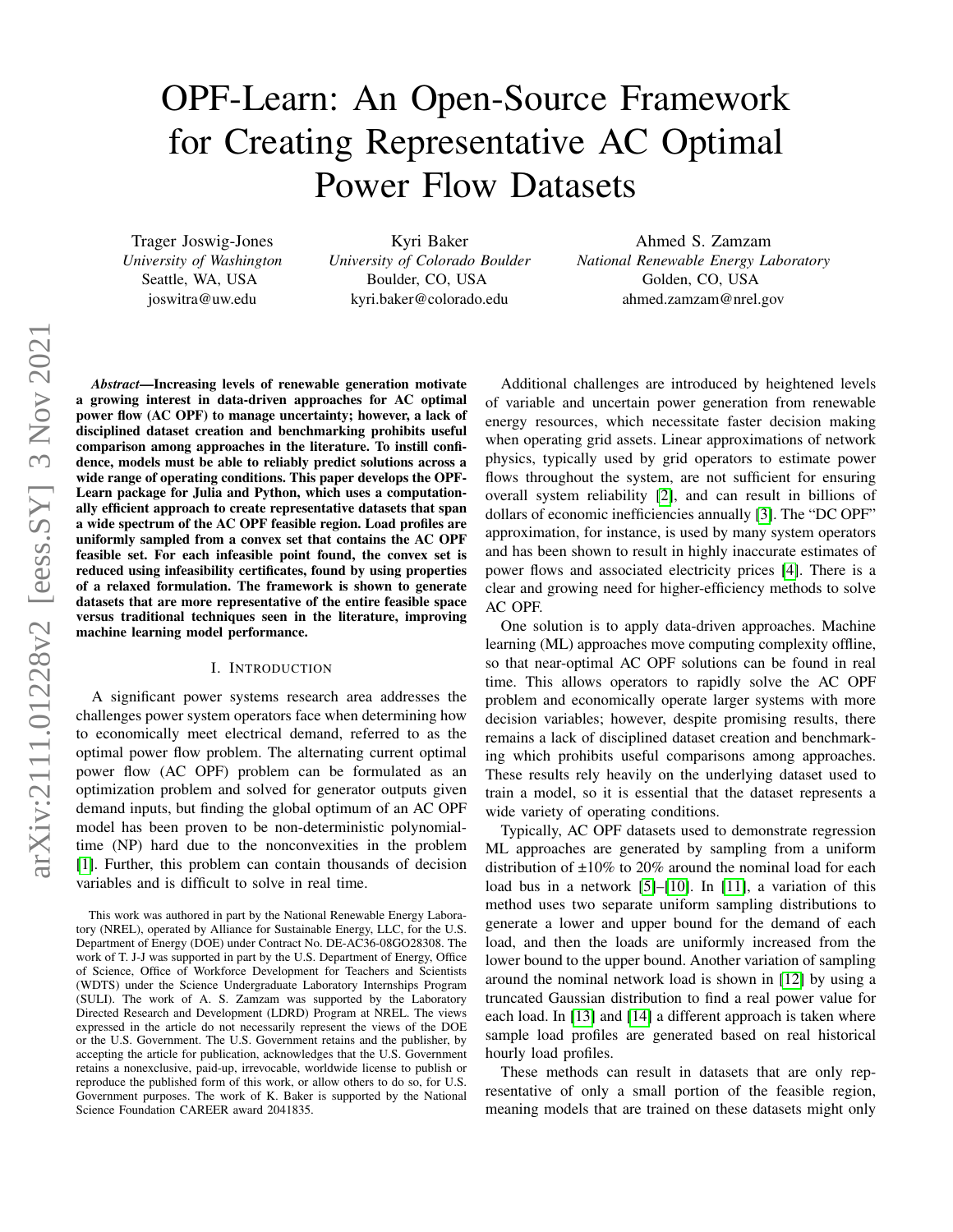accurately predict values for loading near the nominal loading scenario. To gain more confidence in using these models for real systems, the data that models are trained and tested on needs to be more representative of the entire feasible space. This paper demonstrates a method for efficiently creating datasets by mapping load profiles to optimal generator set points, that are representative of the full AC OPF feasible space that will likely be encountered during network operation. The main contributions of this paper are devising a method to efficiently create datasets to facilitate the development of ML approaches to AC OPF, and showcasing the significance of using the developed datasets within a simple ML model compared with typical dataset creation methods.

## II. AC OPTIMAL POWER FLOW FORMULATION

A power network is defined with  $N$  buses collected in set  $N$ , with set  $G$  collecting the set of nodes with generators and set  $\mathcal L$  collecting the set of load buses. The admittance matrix, denoted as  $Y$ , represents the admittance of lines connecting buses in the network, with  $Y_{ij}$  indicating the (i,j) element of  $Y$ . The set  $\mathcal E$  collects direct edges representing the network lines originating from the 'from' end, and the set  $\mathcal{E}_t$  collects the network edges originating from the 'to' end of the lines. The power injection at bus  $n \in \mathcal{N}$  is denoted by  $s_n = p_n +$  $jq_n$ . Further,  $s_{l,n} = p_{l,n} + jq_{l,n}$  and  $s_{g,n} = p_{g,n} + jq_{g,n}$ denote the power generated at bus  $n \in \mathcal{G}$  and the load demand at bus  $n \in \mathcal{L}$ , respectively. The voltage at bus n is denoted by  $v_n$ . The voltage phasors, active power injections, and reactive power injections at all buses are defined as  $V := [v_n]_{n \in \mathcal{N}}$ ,  $P \coloneqq [p_n]_{n \in \mathcal{N}}$ , and  $Q \coloneqq [q_n]_{n \in \mathcal{N}}$ , respectively. Therein the AC OPF problem can be formulated as:

$$
\min_{V, S_g} \quad \sum_{i \in \mathcal{G}} a_i \Re(s_{g,i})^2 + b_i \Re(s_{g,i}) + c_i \tag{1a}
$$

$$
s. t: (V, S_g) \in \Omega(S_l) \tag{1b}
$$

where the nonconvex set  $\Omega(S_l)$  comprises the AC power flow equations, the generation limits, the voltage magnitude constraints, the line flow limits, and the angle limits. The AC OPF is nonconvex and, in fact, generally NP-hard [\[15\]](#page-4-10).

#### III. RELAXATION AND PROPERTIES

Because the AC OPF problem is nonconvex and hard to solve in general, many heuristic, relaxation, and linearization approaches have been proposed to solve the problem. Numerous relaxation approaches have been proposed in the literature, such as the Second-Order Cone relaxation (SOC) [\[16\]](#page-4-11), and the Quadratic Convex (QC) relaxation [\[17\]](#page-4-12). In general, a relaxed AC OPF problem can be written as:

<span id="page-1-0"></span>
$$
\min_{V, S_g} \quad \sum_{i \in \mathcal{G}} a_i \Re(s_{g,i})^2 + b_i \Re(s_{g,i}) + c_i \tag{2a}
$$

$$
s. t: (V, S_g) \in \widetilde{\Omega}(S_l) \tag{2b}
$$

where  $\Omega(S_i)$  is a convex set that encompasses the nonconvex set  $\Omega(S_l)$ . The input to the relaxed problem [\(2\)](#page-1-0) is the same input to the original nonconvex AC OPF problem [\(1\)](#page-1-1) which comprises the values of  $p_{l,i}$  and  $q_{l,i}$  at all buses  $i \in \mathcal{N}$ . An important property of the relaxation [\(2\)](#page-1-0) is that if the optimization problem [\(2\)](#page-1-0) is infeasible for specific values of  $P_l$  and  $Q_l$ , then the AC OPF problem [\(1\)](#page-1-1) is also infeasible for the same load profile  $P_l$  and  $Q_l$ . This property provides a sufficient condition for the infeasibility of a loading situation. We will use this property to exclude loading scenarios that are provably infeasible from the input space.

# IV. DATASET CREATION METHODOLOGY

In this section, we present the main elements of the datasets generation process we used. First, we introduce the format of the data, then we present sampling mechanisms and the main steps used to increase the efficiency of the sampling process. Then we summarize the approach used to create AC OPF data that can be used for training in machine learn methods.

## *A. Data Format*

To support ML methods working to identify the solutions or the active constraints, for each data sample, three data containers (structures) are stored. The first contains the input information,  $x := p_{l,n}, q_{l,n}, n \in \mathcal{L}$ , which encompasses the active and reactive load demands at all buses. The second container includes the optimal solution controllable variables,  $y := v_{g,n}^r, p_{g,n}^r, n \in \mathcal{G}$ , i.e., the voltage magnitudes at all buses in  $G$  and the active power injections from all the generators. Given this information, along with the inputs, one can recover the complete solution,  $V$ , by solving the AC power flow equations [\[12\]](#page-4-7). In addition, the third container includes the information required to identify active constraints. That is, we include the value of the dual variables corresponding to voltage magnitude constraints, line flow limits, and generators capacity constraints. Note that active constraints are defined to be the constraints with nonzero dual variables.

## <span id="page-1-1"></span>*B. Initializing Input Space*

The input load space that the samples are pulled from must be initialized to a set that contains the AC OPF feasible set in the load region of interest. When working with test case networks, the minimum and maximum servable demand at each load bus must be solved for. This is done by formulating a convex AC OPF optimization problem with the objective of maximizing the load at a single bus and solving this problem for each load bus in the network. This problem can be formulated as:

$$
\overline{p}_{l,i} := \arg \max_{V, S_g, S_l} \quad p_{l,i} \tag{3a}
$$

$$
s.t: (V, S_g) \in \widetilde{\Omega}(S_l) \tag{3b}
$$

The previous optimization problem identifies an upper bound on the maximum active load,  $\overline{p}_i \forall i \in \mathcal{L}$ , that can be served by the generation capacity of the network. We bound the reactive power demand by choosing a lower bound on the power factor of the loads connected to the feeder. In addition, we assume that the minimum value of the loads is zero. On the other hand, we constrain the power factor of the load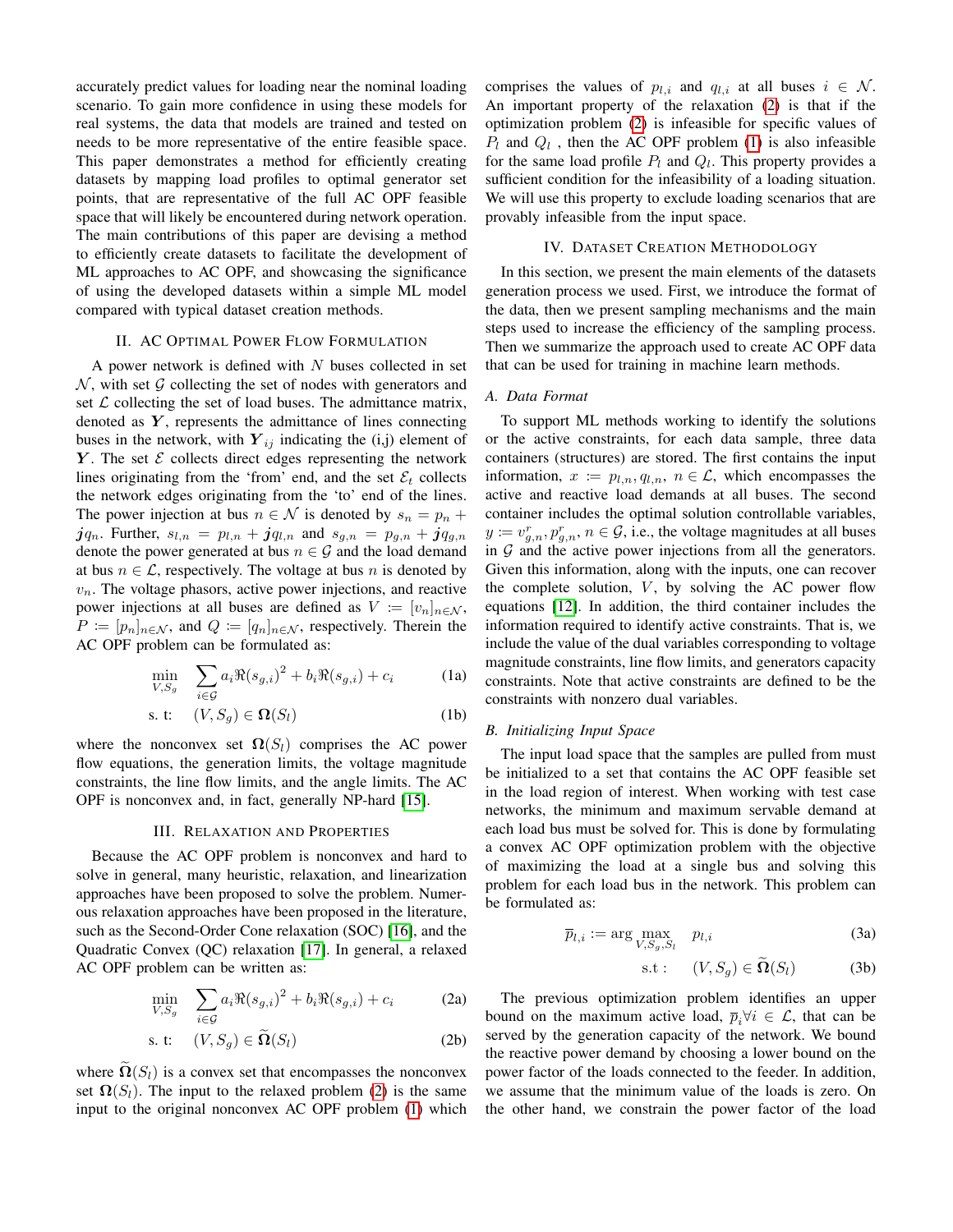connected at each bus; hence, the reactive power injection is constrained by  $0 < q_l < p_l$ , which corresponds to limiting the power factor of all loads to be at least  $\frac{1}{\sqrt{2}}$  $\overline{2}$ . We collect these constraints in a concise form by defining the input space as  $A_0x_l \leq b_0$ , where:

$$
A_0 := \begin{bmatrix} \mathbf{I}^{|\mathcal{L}| \times |\mathcal{L}|} & [0]^{|\mathcal{L}| \times |\mathcal{L}|} \\ -\mathbf{I}^{|\mathcal{L}| \times |\mathcal{L}|} & [0]^{|\mathcal{L}| \times |\mathcal{L}|} \\ [0]^{|\mathcal{L}| \times |\mathcal{L}|} & -\mathbf{I}^{|\mathcal{L}| \times |\mathcal{L}|} \\ -\mathbf{I}^{|\mathcal{L}| \times |\mathcal{L}|} & \mathbf{I}^{|\mathcal{L}| \times |\mathcal{L}|} \end{bmatrix}, \quad b_0 := \begin{bmatrix} \overline{p_l} \\ [0]^{|\mathcal{L}|} \\ [0]^{|\mathcal{L}|} \\ [0]^{|\mathcal{L}|} \\ \sum_{i \in \mathcal{G}} p_{g,i} \end{bmatrix} \quad (4)
$$

This linear equality describes a closed set of load profiles that will be used as the load sampling space. This unclassified space contains the relaxed feasible set and the AC OPF feasible set that could possibly be encountered during operation.

### *C. Sampling Input Space*

Load profiles,  $x_l$ , are sampled from the unclassified space using a method for uniformly sampling from convex polytopes. A uniform sampling method is used to ensure that the samples are representative of all AC OPF feasible load profiles that could be seen during operation. Uniform sampling from a convex polytope is a heavily studied research area [\[18\]](#page-4-13), [\[19\]](#page-4-14). For this paper 'Hit and Run' sampling, a Monte Carlo method, as described in [\[20\]](#page-4-15), is used to uniformly and quickly sample high dimensional polytopes. To initialize this sampler, a point within the polytope must be specified. This can be done by finding the Chebyshev center of the unclassified space.

## *D. Constructing Separating Hyperplanes*

Separating hyperplanes, as proposed in [\[21\]](#page-4-16), are used to classify large regions of the input space as infeasible. These hyperplanes are based on infeasibility certificates that are created when a load profile is sampled that is infeasible for the relaxed AC OPF. When an infeasible load profile,  $\hat{x}_l$ , is sampled, the nearest input,  $x_i^*$ , that is feasible for the convex relaxed AC OPF is found by solving [\(5\)](#page-2-0).

$$
x_l^* := \arg\min_{V, S_g, x_l} \quad ||x_l - \hat{x}_l||_2 \tag{5a}
$$

<span id="page-2-0"></span>
$$
s.t: \quad (V, S_g) \in \Omega(x_l) \tag{5b}
$$

Once  $x_i^*$  is found, an infeasibility certificate can be constructed if  $x_i^* \neq \hat{x}_i$ . The vector from the infeasible sample to the nearest feasible point,  $\vec{n} := x_1^* - \hat{x}_1$ , defines the normal vector of the new hyperplane. This normal vector and the nearest feasible point then define the hyperplane as  $A_l x_l \leq b_l$ , where  $A_l := \overrightarrow{n}$ and  $b_l := \overrightarrow{n} x_l^*$ .  $A_l$  and  $b_l$  are added as new rows to A and b, respectively, to include the hyperplane in the definition of the load space polytope to reduce the volume of the input space.

## *E. Summary of Approach*

This methodology finds load samples by uniformly sampling from a convex set, the input space, which contains the AC OPF feasible set. Samples are then tested for AC OPF feasibility and are added to the dataset if they are feasible. The convex set is reduced throughout sampling by constructing separating hyperplanes to increase the likelihood of sampling feasible load profiles. Fig. [1](#page-2-1) shows the process used to create the AC OPF datasets. Fig. [2](#page-2-2) shows an example of the sampling processes resulting in the construction of an infeasibility certificate.



<span id="page-2-1"></span>Fig. 1. OPF-Learn procedure flowchart.



<span id="page-2-2"></span>Fig. 2. (1) Find the Chebyshev center to use as the initial point,  $x_0$ . Generate a random direction vector and travel a random distance along this vector to find a new load sample,  $x_l$ . (2) Check if  $x_l$  is AC OPF feasible. If it is not feasible, find the nearest relaxed feasible point,  $x_l^*$ . Because  $\hat{x}_l \neq x_l^*$  define a new infeasibility certificate at  $x_l^*$  with normal,  $\vec{n} = \hat{x}_l - x_l^*$ . (3) Gather a new inclusionly certificate at  $x_l$  with hormal,  $n = x_l - x_l$ . (5) Galler a new sample,  $x_l$ , as in Step 1. Check if the new sampled load is AC OPF feasible. Here, it is not, so the nearest relaxed feasible point is found.  $\hat{x}_l = x_l^*$ so discard this sample. (4) Sample a new load profile,  $x_l$ , as in Step 1, but starting from the last point, now  $x_0$ . Check if  $x_l$  is AC OPF feasible.  $x_l$  is AC OPF feasible, so store  $x_l$  and its AC OPF optimal solution.

## V. SIMULATION AND RESULTS

Here, we discuss features of the OPF-Learn datasets, and we compare these datasets to ones created using a typical dataset creation method as seen in the literature. Using both datasets, we train and test neural networks to see the possible implications of using a typical dataset creation method when evaluating a ML approach to solve the AC OPF problem.

## *A. Dataset Creation*

We evaluate our proposed AC OPF dataset creation method on 5 PGLib-OPF networks [\[22\]](#page-4-17) up to 118 buses. For each of these 5 networks, we create datasets with  $N = 10,000$ samples. These datasets are created with our Julia package, OPFLearn.jl. PowerModels.jl [\[23\]](#page-4-18) with IPOPT [\[24\]](#page-4-19) is used to find locally optimal feasible solutions to the nonconvex AC OPF problem formulated in JuMP [\[25\]](#page-4-20). QC-relaxed AC OPF problems for finding maximum feasible bus demands and nearest feasible load profiles were formulated in JuMP and solved with IPOPT. Initially, the stronger semi-definite relaxation [\[26\]](#page-4-21) was used, but the run times were found to be too long with existing conic solvers to justify its use. The QC relaxation was selected over the SOC relaxation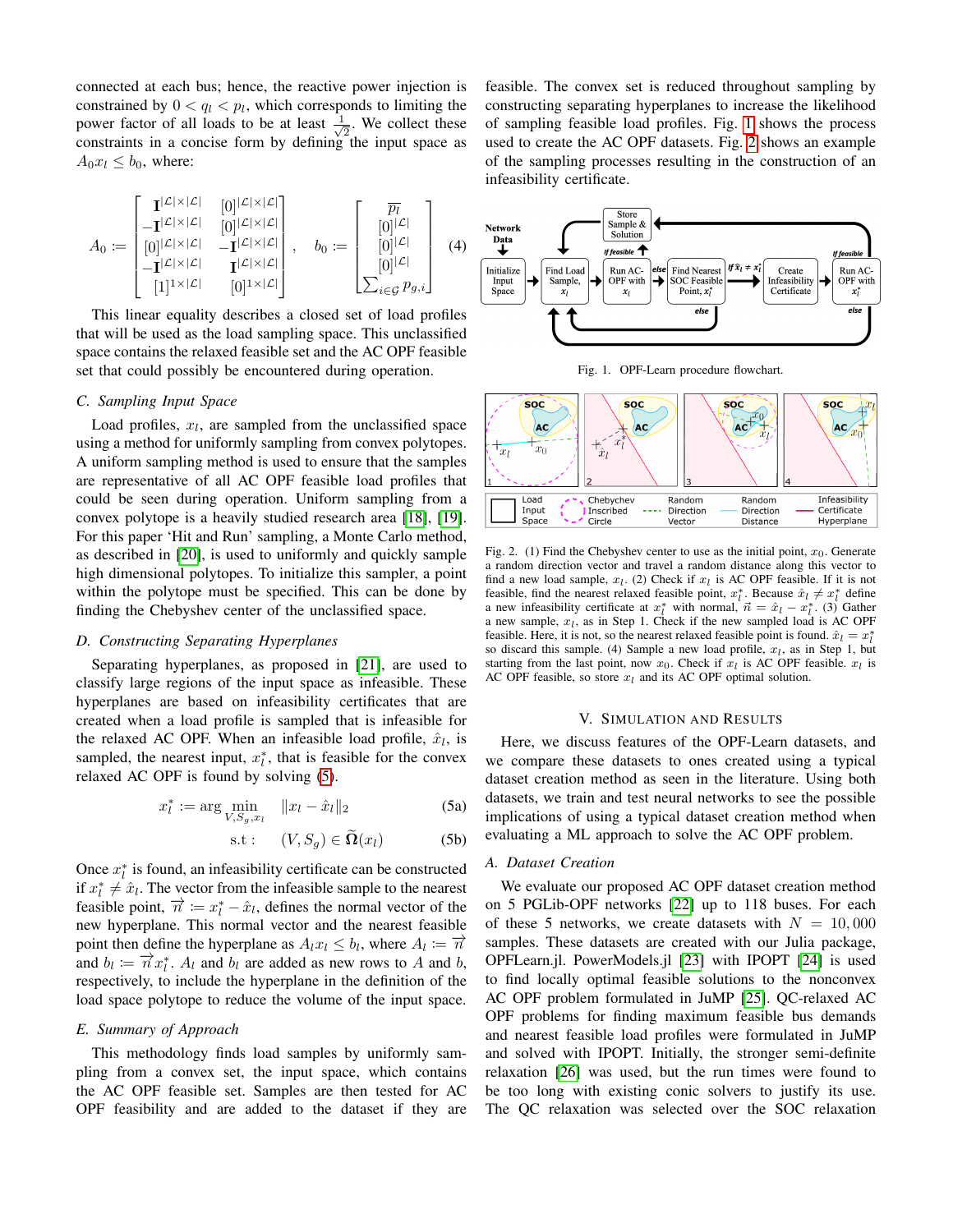<span id="page-3-0"></span>TABLE I TOTAL NUMBER OF UNIQUE ACTIVE SETS FOUND BY OPF-LEARN AND THE TYPICAL METHOD IN 10,000 FEASIBLE SAMPLES.

|                    | <b>OPF-Learn Dataset</b> | <b>Typical Dataset</b> |
|--------------------|--------------------------|------------------------|
| case5              | 774                      | 13                     |
| case14             | 6938                     |                        |
| case30             | 9931                     |                        |
| case <sub>57</sub> | 9958                     | 33                     |
| case118            | 9980                     | 2731                   |

because it is a tighter relaxation, as demonstrated in [\[17\]](#page-4-12). Note that for case118, the maximum loads used to initialize the sampling input space were set to be twice the nominal load instead of the found maximum loads to decrease the dataset creation run time. In practice, it was found that many infeasibility certificates of the OPF-Learn sampling method are required to reduce the input space to one with a good portion of feasible solutions with larger networks, especially when the initial feasible space contains feasible solutions with an unrealistically large amount of active power demand at a single load bus, as seen with networks that have more than 100 buses.

A typical dataset for each network was also created with  $N = 10,000$  samples. These datasets were created by sampling from a uniform distribution  $\mathcal{U}(0.8x_{0,i}, 1.2x_{0,i})$  for each  $i \in \mathcal{L}$ , where  $x_0 = (P_0, P_0)$  is the nominal load at bus i. For each load sample generated that was found to be AC OPF feasible, the sample and AC OPF solution were stored.

Comparing the datasets created from these two methods shows that the typical datasets have significantly fewer unique active sets than the OPF-Learn datasets. Table [I](#page-3-0) shows the number of unique active sets in each dataset.

Fig. [3](#page-3-1) shows the rate at which unique active sets were found for each feasible sample found. The number of unique active sets in the OPF-Learn datasets were not found to converge in these 10,000 sample datasets for cases larger than case5. This indicates that there are likely more unique active sets in the AC OPF feasible space, and a larger dataset would be required to classify the entire feasible space within the input space. For the larger systems, neither the OPF-Learn sampling method or the typical sampling method are seen to converge for these 10,000 sample datasets, but fewer new unique active sets are found with the typical sampling method.

The larger number of unique active sets found using OPF-Learn indicates that the typical dataset is only representative of a smaller portion of the AC OPF feasible space around the nominal load, while the OPF-Learn dataset contains points representative of more loading conditions. Because the mappings of loads to AC OPF solutions within a unique active set are much simpler, the mapping being learned by an ML model trained on a typical dataset can only be extrapolated accurately within these unique active sets.

## *B. Training Neural Networks*

We used these datasets to train and test two sets of neural network (NN) models to demonstrate how ML models trained on a simpler typical datasets perform on datasets that are more



<span id="page-3-1"></span>Fig. 3. The number of feasible unique active sets found throughout dataset creation with OPF-Learn and with the typical method. Note the difference in y-axis scales due to the large disparities in the unique active sets found.

representative of the entire AC OPF feasible space that could be seen during operation. For both NN models, we used a NN with three hidden layers with a sigmoid activation functions between all hidden layers. The width of the first two hidden layers is equal to the number of inputs,  $2|\mathcal{L}|$ , and the width of the last hidden layer is equal to the number of outputs,  $|\mathcal{G}|$ . The input data are in per unit and are additionally normalized before being input to the NN model.

For each test network, four NN models are trained. The models are trained on a training set of either OPF-Learn data or typical data, and they predict either  $P<sub>g</sub>$  or  $|V_g|$  for each generator in the network. Separate models for each output are used to simplify evaluating which output variable is associated with the most significant portion of the error. The OPF-Learn dataset and the typical dataset are split into train and test datasets with an 80-20% train-test split. For both an output of  $P_g$  and an output of  $|V_g|$ , one model is trained on the OPF-Learn training dataset, and the other is trained on the typical training dataset. The NN models were implemented using the Python-based TensorFlow software library [\[27\]](#page-4-22) and trained using the Adam optimizer with a mean squared error cost function. Once trained, we tested these models on test sets created using both methods to see how well they were able to predict the AC OPF solution for a given load profile.

The test results for the different NNs are shown in Table [II.](#page-4-23) For all cases, the typical training set NNs saw a significantly larger error when tested on the OPF-Learn test set compared to the typical test set for both  $P<sub>g</sub>$  and  $|V<sub>g</sub>|$ . These results show that the typical dataset-trained  $P<sub>q</sub>$  NNs performs worse on the OPF-Learn test dataset than on the typical test dataset by orders of magnitude from  $10<sup>1</sup>$  to  $10<sup>5</sup>$ . The largest increase in error occurred with case30, with the error increasing by 5.09E+5 times. In comparison, the OPF-Learn-trained NNs had an increase only up to 2.77E+1 times in error, as shown with the  $|V_q|$  case118 NN. These large increases in error with the typical-dataset trained NNs indicates the possibility that ML models demonstrated in the literature trained on similar typical datasets might not see the same level of performance reported in papers if they are tested on a dataset that is more